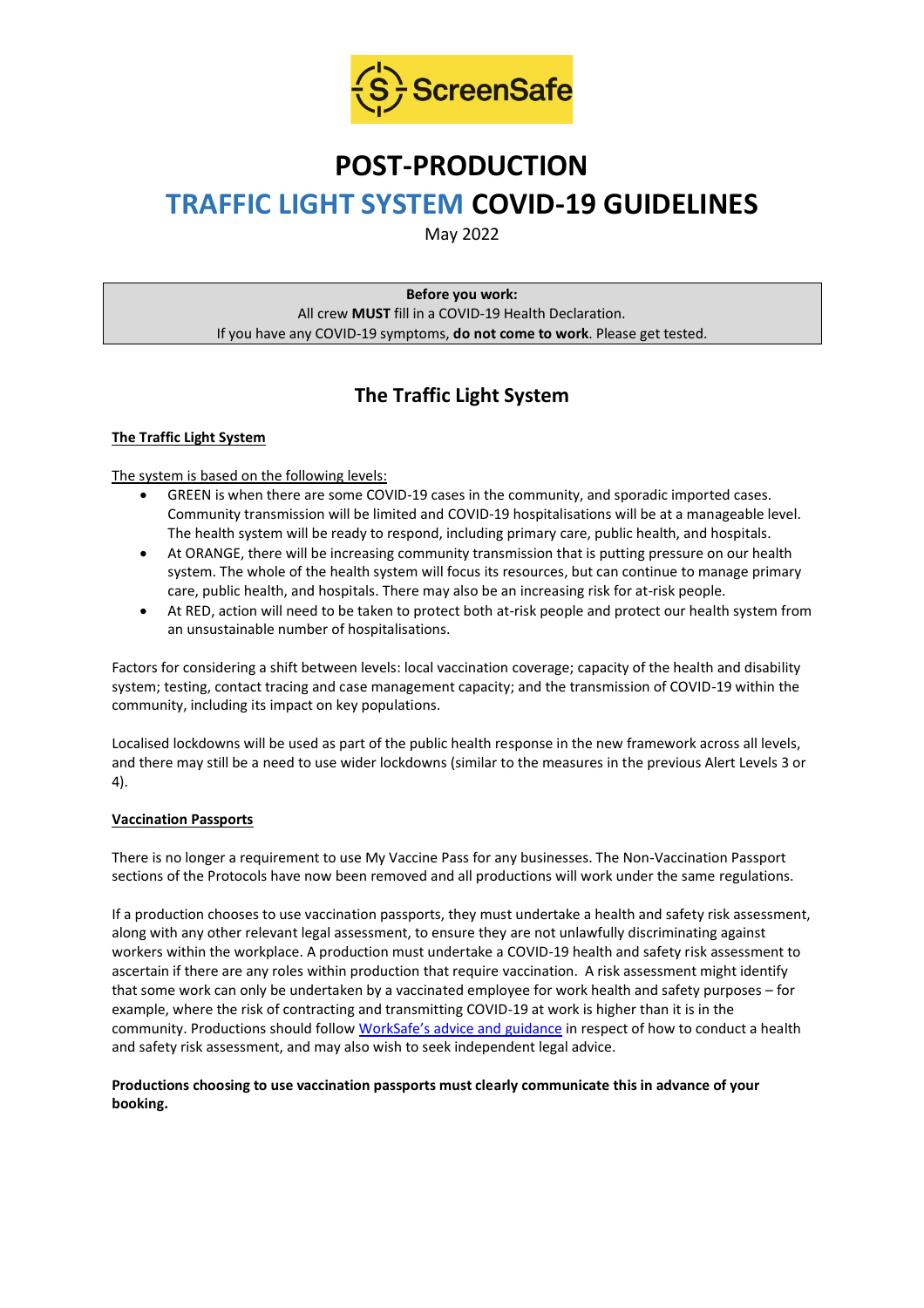|                        | <b>RED</b>                                       | <b>ORANGE</b>                                    | <b>GREEN</b>               |
|------------------------|--------------------------------------------------|--------------------------------------------------|----------------------------|
| Expected               | All scale productions,                           | All scale productions,                           | No restrictions on         |
| productions            | provided they can work                           | provided they can work                           | production.                |
|                        | with minimum 1m physical                         | with a recommended 1m                            |                            |
|                        | distancing requirements                          | physical distancing                              |                            |
|                        | and strict guidelines in                         | requirement and                                  |                            |
|                        | regards to Close Proximity                       | appropriate guidelines in                        |                            |
|                        | work.                                            | regards to Close Proximity                       |                            |
|                        |                                                  | work.                                            |                            |
| Crew                   | Crew to work from home                           | Production should facilitate                     | No restrictions.           |
|                        | where possible.                                  | crew working from home if                        |                            |
|                        |                                                  | appropriate.                                     |                            |
|                        | Day players, casuals and                         |                                                  |                            |
|                        | extras need stringent                            |                                                  |                            |
| Physical               | screening.<br>Minimum 1m                         | Recommended 1m                                   | No restrictions.           |
| Distancing             |                                                  |                                                  |                            |
| Personal               | Face coverings are strongly                      | Face coverings are strongly                      | PPE must be available for  |
| Protective             | recommended.                                     | recommended.                                     | those who wish to (or who  |
| Equipment              |                                                  |                                                  | are requested to) use it.  |
|                        | Face coverings mandatory                         | Face coverings are                               |                            |
|                        | on flights, public transport,                    | mandatory on flights,                            | Face coverings are         |
|                        | taxis, retail, public venues,                    | public transport, taxis,                         | mandatory on flights.      |
|                        | recommended whenever                             | retail and public venues.                        |                            |
|                        | leaving the house.                               |                                                  |                            |
| <b>Close Proximity</b> | Close Proximity work can                         | Close Proximity work can                         | No restrictions.           |
| Work                   | be undertaken with strict                        | be undertaken with                               |                            |
|                        | PPE & hygiene measures in                        | appropriate and agreed                           | Vigorous hygiene standards |
| Make Up                | place.                                           | PPE & hygiene measures in                        | to be maintained.          |
| Costume                |                                                  | place.                                           |                            |
| <b>Stunts</b>          | Please refer to the Close                        |                                                  | Crew may be asked to wear  |
| Close Actor            | Proximity guidelines.                            | Please refer to the Close                        | PPE.                       |
| Interaction            |                                                  | Proximity guidelines.                            |                            |
| Surveillance           | Surveillance testing is                          | Surveillance testing should                      | Some productions may       |
| <b>Testing</b>         | highly recommended.                              | be considered.                                   | wish to utilise regular    |
|                        |                                                  |                                                  | surveillance testing.      |
| Food / Catering        | Contactless service only.                        | Contactless service is                           | General food hygiene       |
|                        |                                                  | recommended.                                     | standards are adhered to.  |
|                        | Unit/Craft Services should                       |                                                  |                            |
|                        | be "café-style". Or                              | Unit/Craft Services should                       | Hand washing, sanitiser    |
|                        | individual snack packages<br>can be prepared and | be "café-style". Or<br>individual snack packages | stations available in all  |
|                        | handed out.                                      | can be prepared and                              | eating areas.              |
|                        |                                                  | handed out.                                      |                            |

# **QUICK GUIDE TO THE TRAFFIC LIGHT LEVELS**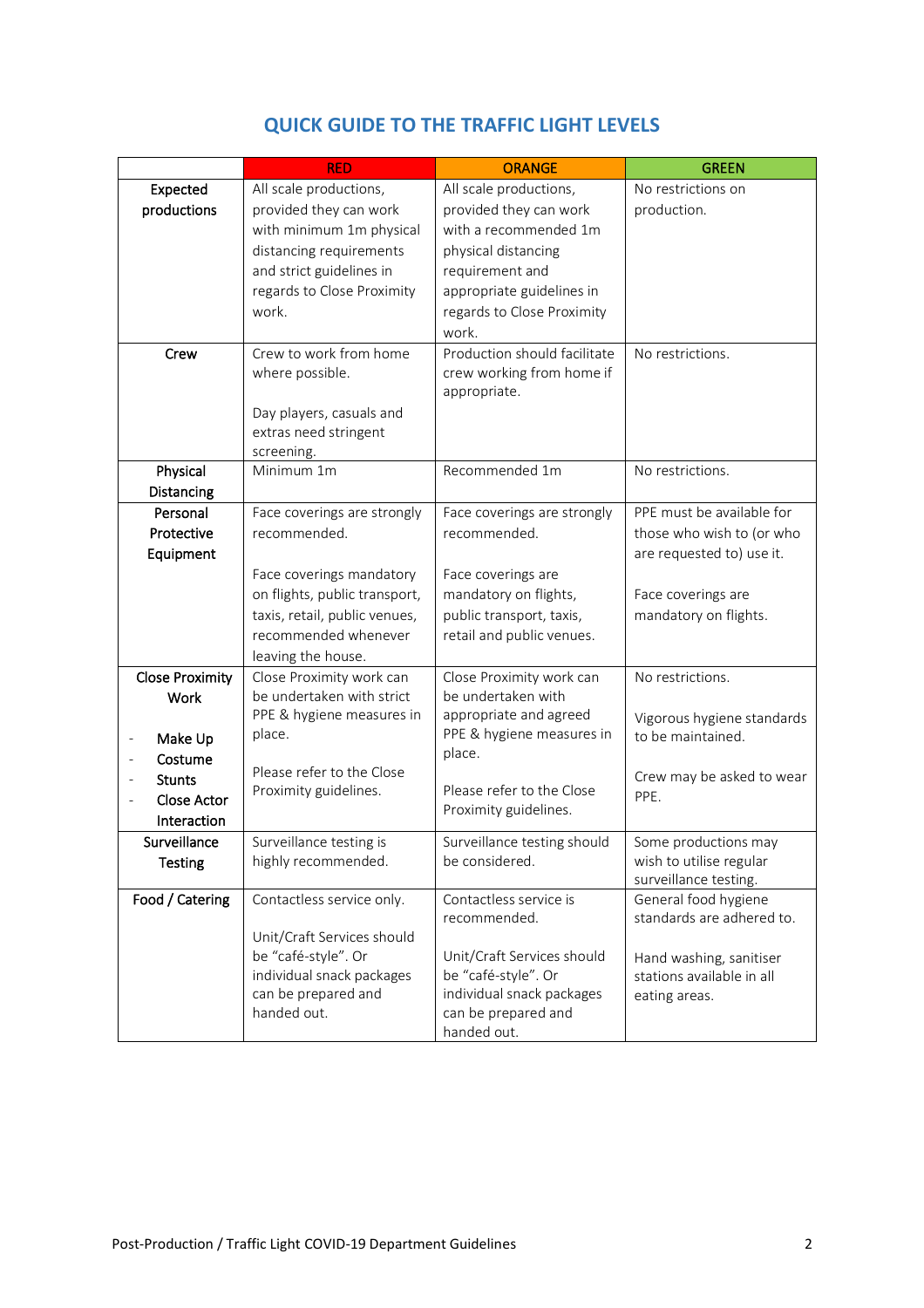# **DEPARTMENT SPECIFIC GUIDANCE – POST-PRODUCTION**

**Post Production crew must be aware of and trained to work under the specific Traffic Light settings prior to commencing work, including the correct use of PPE and physical distancing requirements.**

**The below is a guide only and should be applied appropriate to the relevant regional Traffic Light Setting. The higher the Traffic Light level, the stricter adherence. Please consult with your H&S officer if you have any questions or concerns.**

#### **Introduction to Department undertakings:**

- Pre-Production tasks remote
- Pre-Production tasks in office
- Pre-Production tasks site/location recce
- Management and coordination of project, team and equipment
- Liaison with Director and other departments in regard to creative and logistical requirements
- Liaising with production in regard to rushes procedures, etc.
- On-site VFX supervision
- Interaction with cast for audio sessions, 3D scanning, etc.

#### **Department Bubbles:**

- Off Set Post-Production bubble (remote preparation)
- Off Set Post-Production bubble (post-production facility preparation)
- On Set Post-Production Department bubble (Unit/Tech base only)
- On Set Post-Production Department bubble (Unit/Tech base AND on Set)
- On Set Post-Production HOD/Department Liaison bubble
- Off Set Post-Production bubble

### **Contact Tracing:**

- Productions are encouraged to have contact tracing of some sort in place to prevent a wider production outbreak, but it is no longer a Government requirement.
- All crew or approved site visitors must sign a COVID-19 Declaration before starting work or visiting a work site
- If using vaccination passports, production to ensure anyone entering a controlled worksite has a valid and current vaccination passport.
- All entry and exit points should be controlled and monitored.
- All workers should keep a log of non-worksite locations (i.e. stores, etc.) and interactions (meeting suppliers, location owners, etc.) they have during working hours.
- All workers are recommended to keep note of their interactions outside of work hours (whilst on a job).

### **Personal Hygiene Requirements and Measures**

- Any worker who feels unwell must not come to work, if unwell at work they must go home.
- If a worker displays any of the symptoms of COVID-19, please call Healthline immediately (0800 358 5453) or your doctor. Production and the Health & Safety Departments must also be notified. And all close contact workers to be identified.
- If a person or persons are confirmed or probable cases of COVID-19, site closure(s) should be considered. This decision should be made on the advice of a public health officials based on information on the extent of the exposure.
- Please wash/sanitise your hands upon arrival at a work site.
- A strict personal hygiene & hand washing/sanitising regime must be observed in line with the ScreenSafe and Ministry of Health guidelines.
- Personal work stations to be cleaned/sanitised each day.
- In accordance with Ministry of Health guidelines, PPE (gloves and masks) should be available.
- Within all Traffic Light Settings, face coverings are strongly recommended. And it would be expected that most productions will require them as part of their H&S plan.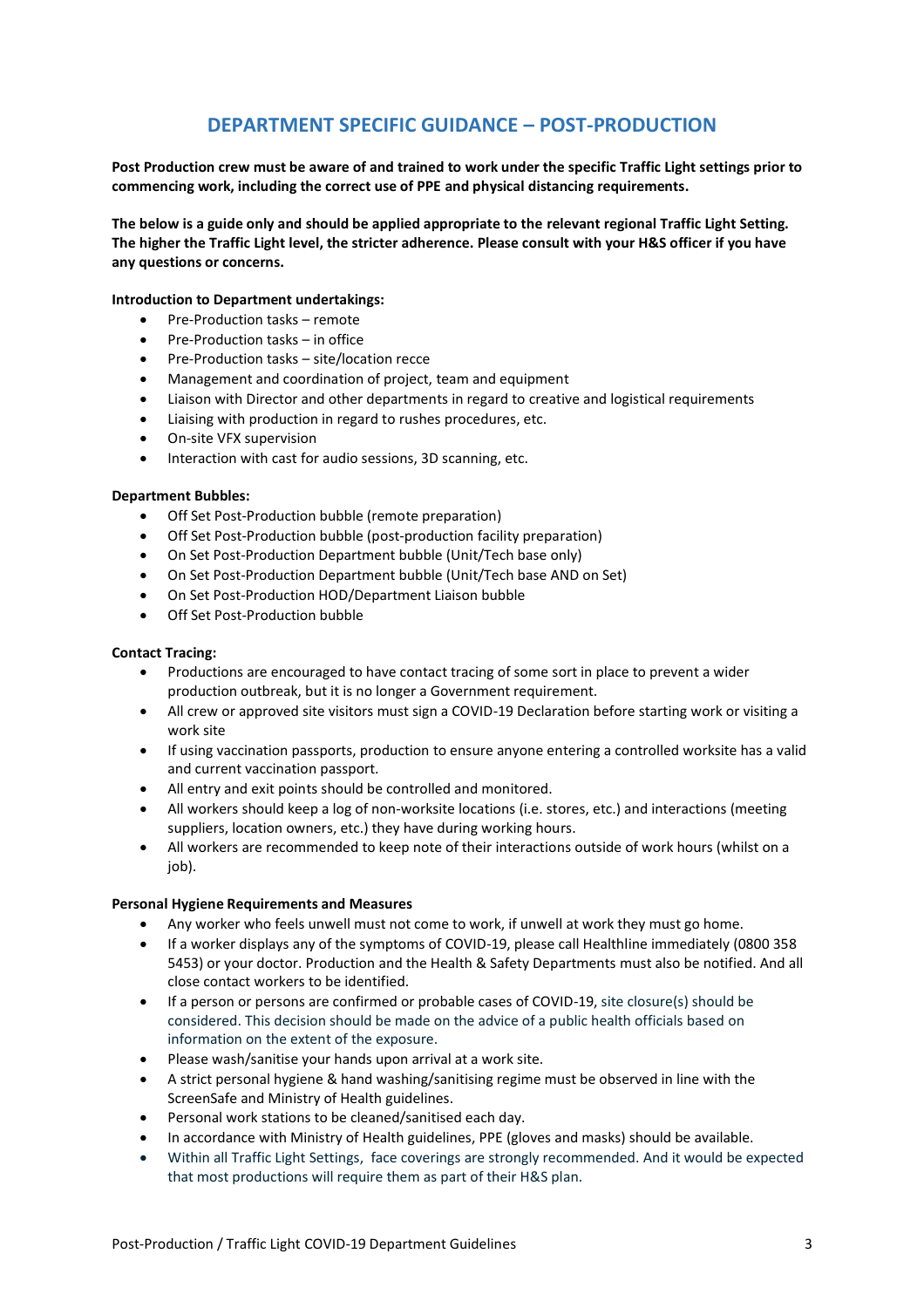- If you choose to wear PPE, the type is up to you and should be based on the level of risk for your business or service, the working proximity, the physical work area, and the length of time people are together.
- Work should only be completed within one metre if it can't otherwise be achieved. The time spent in Close Proximity needs to be kept to a minimum.

# **Work Space Hygiene**

# **On and off set**

- Hand sanitising stations and PPE (gloves, masks) should be readily available at production office/post production facility and outside of communal facilities (ie. Portaloos).
- Laptop/screen/equipment cleaning products should be readily available at production office/post production facility.
- Consider workspace layout, avoid face to face desks, and space desks 1 metre apart where possible. Engineered barriers may be necessary where this separation is not practicable.
- Laptop/screen/equipment cleaning products should be readily available in the office.
- Office equipment to be used only by one person as much as possible (i.e. laptops, printers, scanners, stationery, etc.).
- Common work surfaces in production offices to be cleaned regularly (i.e. door handles, shared photocopiers, taps, light switches, etc.).
- Regular cleaning of computer terminals and phones.
- Regular aeration of office space/truck, open windows when possible. Avoid recycling air.
- Air conditioning should be run on fresh air setting, not on recirculate.
- Sanitise surfaces & mop floors at the end of each day where required.
- Stairs should be used in preference to lifts.
- No visitors to site. Only workers involved in the project to enter any locations or work sites.

# **Kitchen & Catering**

- Stagger lunch where possible and apply physical distancing measures.
- Depending on the current level, consider no open snacks, fruit or shared food.
- Consider lunch box style lunches to be prepared, or where appropriate, subsidy for workers who are required to bring own lunch.
- All communal cutlery & crockery must be sterilised in dishwasher. Compostable cutlery & crockery to be used if sterilisation is not possible.
- Communal kitchen items to be sanitised before & after use.

### **Toilets, Showers & Drying Rooms**

- Physical distancing rules also apply to the use of shared facilities, including toilets, shower and drying rooms.
- Sanitising stations on location available outside of communal facilities (i.e. portaloos).
- If numbers require then add additional toilet facilities, i.e. portaloos
- Hygiene posters and signage should be clearly visible in shared spaces like kitchens, toilets, entrances and exits, etc.

#### **Interaction with Other Departments, Suppliers, Cast & Extras Meetings**

- Post production or inter-departmental meetings to be carried out with physical distancing appropriate to the current Traffic Light level. If possible, particularly if in a confined space, a 10 person limit is recommended. Use of a face covering is strongly recommended.
- PPE should be available for essential inter-departmental meetings.
- Reduce physical interaction with other departments as far as reasonably practicable.
- Interactions with other crew, cast and public must be as per physical distancing protocols.
- Where practicable, Post-Production to have a nominated inter-departmental liaison worker to limit contact between departmental bubbles.
- Post-Production Crew to keep a daily log of their interactions with external vendors/suppliers.
- All departmental signatures for Health and Safety or Site Registers to be collected digitally. Or if not possible, to be noted down by a designated worker.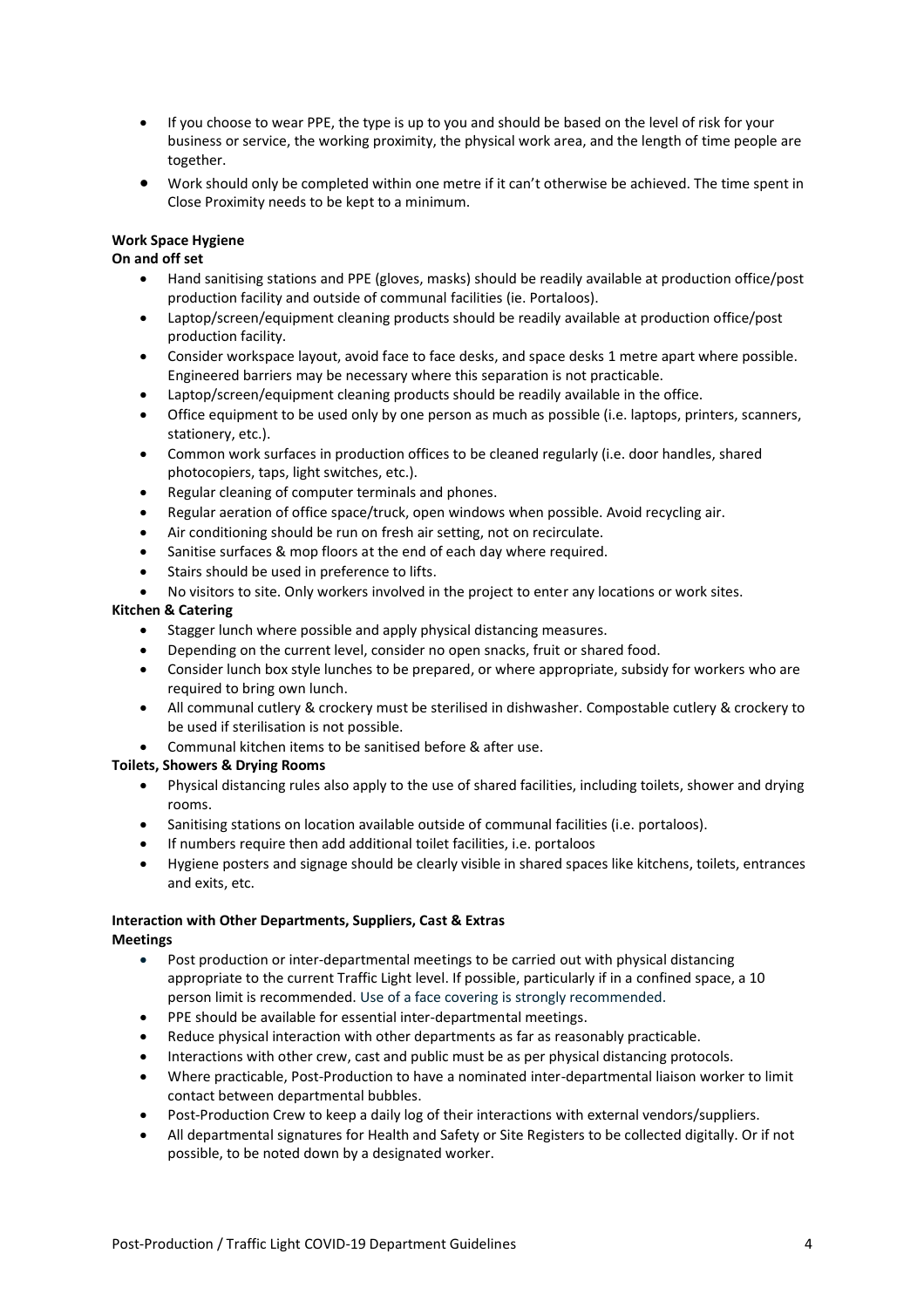# **Approval Sessions**

- Post-Production approval sessions can sometimes be attended by multiple people. It is vital that numbers are kept low and that anyone who can reasonably attend remotely do so. Take into consideration the size of the space and time required to be spent in the room. Regular breaks and open doors/windows should be considered.
- Face coverings may be required or requested.
- Air conditioning should be run on fresh air setting, not on recirculate.
- Explore the ability of the digital artist to operate remotely.

## **Travel**

- Ride-sharing is not recommended unless you are already in a small and regular work bubble and if physical distancing is maintained. Use of a face covering is strongly recommended.
- Crew who travel together should always be part of the same work bubble.
- No recycling air, clean air fan inlet only, open windows where possible.
- Shared vehicles should not be used outside work.

# **Set Protocol**

- Sets should be treated as closed sets, with essential crew on set only.
- AD's, Location and H&S Departments to monitor numbers on set as well as entry/exit points.
- In the more restrictive Traffic Light levels you may need to create a zone around the camera with only one person within the zone at a time. I.e. DOP/Operator should step away from camera when adjustments needed by 1st/2nd AC or Grip/Sound (though preferably just a 1st AC would be making adjustments)
- For enclosed shooting sets, please ensure regular aeration, open windows when possible. It is recommend that crew are allowed time during the day to get fresh air.

## **Site Installations**

- For site installations, i.e. public exhibitions, etc. please keep crew numbers to a limit and follow all PPE and hygiene guidelines provided by the location owner.
- For public spaces, please make sure appropriate council approvals have been given.

### **Equipment**

- Personal kits should be cleaned at the end of each day.
- Tools and other shared equipment must be regularly cleaned/sanitised
- Distribution of communal equipment (i.e. radios) and/or paperwork to be done via a separate distribution desk on location, with sanitising equipment available prior to pick up.
- Drop off or replacement of radios/batteries/accessories to be in a separate designated area isolated from clean radios. This equipment MUST be sanitised before reuse and distribution.
- Special attention should be paid to cleaning/sanitising of microphones (in audio both) and other equipment that will be in close contact with cast.

### **Cast**

- COVID-19 information to be distributed to cast prior to their arrival on set.
- All cast must fill in a COVID-19 Health Declaration prior to work.
- Consider number of cast and their health (elderly, etc.) and the ability for physical distancing both on and off-set before commencing production.
- Face masks/coverings and PPE shall be made available to all cast.
- Cast may be asked to use a face covering whenever practicable. Some productions may require this as part of their H&S plan.
- All cast to wash/sanitise hands on arrival at location/studio or post-production facility.
- A COVID-19 induction and health check on arrival by a competent person, i.e., registered nurse, paramedic or the safety officer.
- Whenever possible, a specific cast area must be set up with physical distancing observed.
- COVID-19 information to be distributed to cast prior to their arrival on set.
- All cast must fill in a COVID-19 Health Declaration prior to work.

• Consider number of cast and their health (elderly, etc.) and the ability for physical distancing both on

## **ADR, Voice Over and other Booth Work**

• All performers, as well as freelance engineers and anyone else attending the booking, must be provided with the studio's COVID safety and sanitation protocols at least two days prior to booking, or when booking is made. This should include what is required of those attending, as well as studio